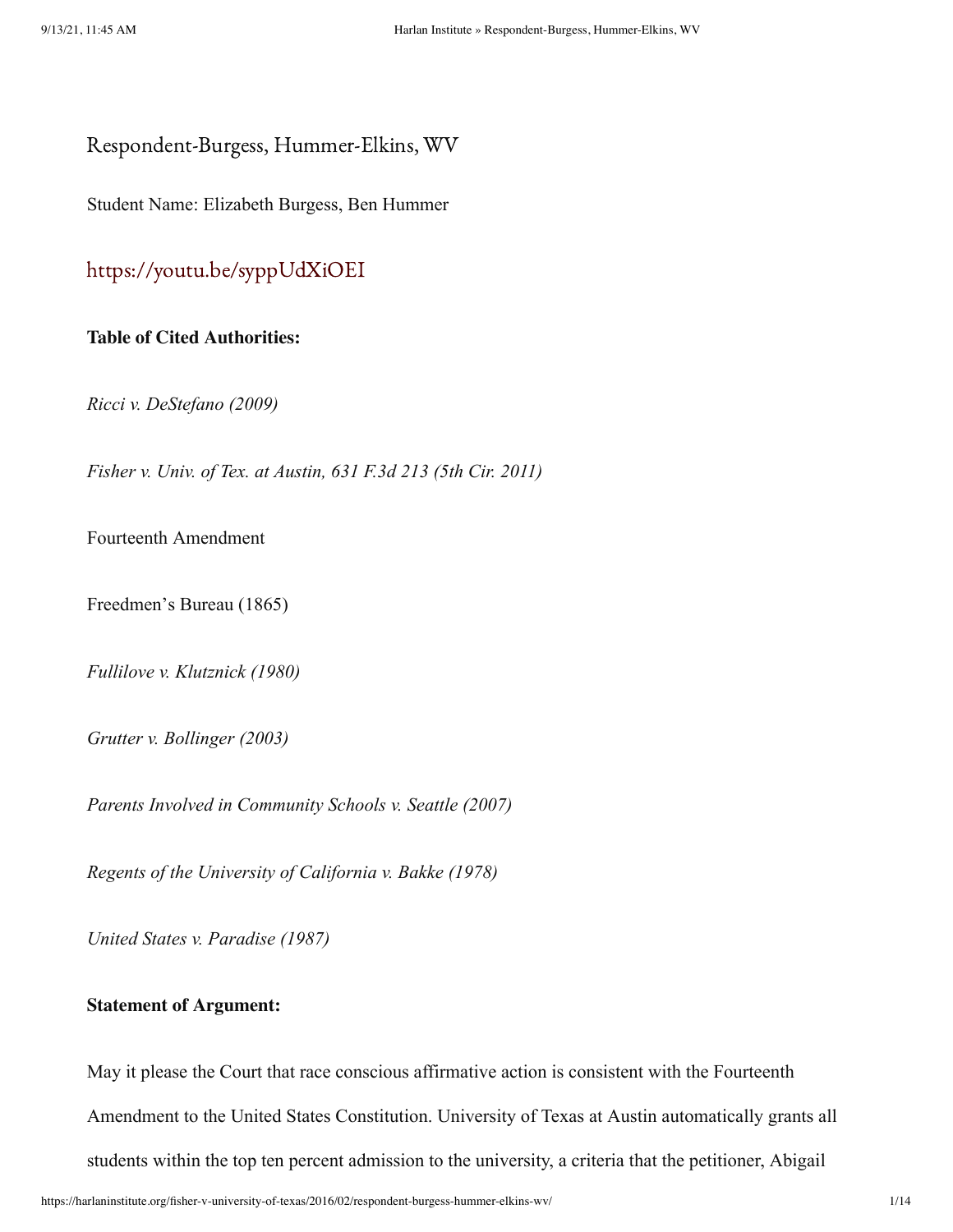Fisher did not achieve. University of Texas at Austin offers an alternative method of possible admission to those like the petitioner, taking into account many factors such as grade point average, standardized test scores, extracurricular activities, community involvement, and race. The admissions office deemed that Fisher was not an ideal candidate for acceptance, and offered the spot to another applicant. *Grutter v. Bollinger* and *Regents of the University of California v. Bakke* support the argument that race may be used as a factor in university admissions decisions.

# **Argument:**

I.Previous Cases Support Race Conscious Admissions Processes

*Regents of the University of California v. Bakke* supports race-conscious admissions through its declaration that race quotas are unconstitutional, but race may be considered in the admissions process. While Allan Bakke gained admission to UC, Affirmative Action was not only upheld, but was endorsed by five Supreme Court Justices.

In *Parents Involved in Community Schools v. Seattle*, Justice John Roberts supported the idea that as long as race is not the only or main factor in an admissions decision, it can be considered. The type of diversity needed for a holistic college experience is different than what may be needed for a middle or high school education, and the Supreme Court explained that when comparing *Parents Involved in Community Schools* and *Bakke*. Previously, the Supreme Court had considered racial diversity a compelling interest, but mostly on university campuses rather than high school premises, which was the issue in this particular case.

*Grutter v. Bollinger* allowed University of Michigan to weigh heavily an applicant's race in the admissions decision. Justice Sandra Day O'Connor stated that programs that assist minorities would be necessary for at least twenty-five years, and this case falls within that scope of time. Contrary to the petitioner's argument, *Ricci v. DeStefano* is not relevant to this case, as the respondent is not a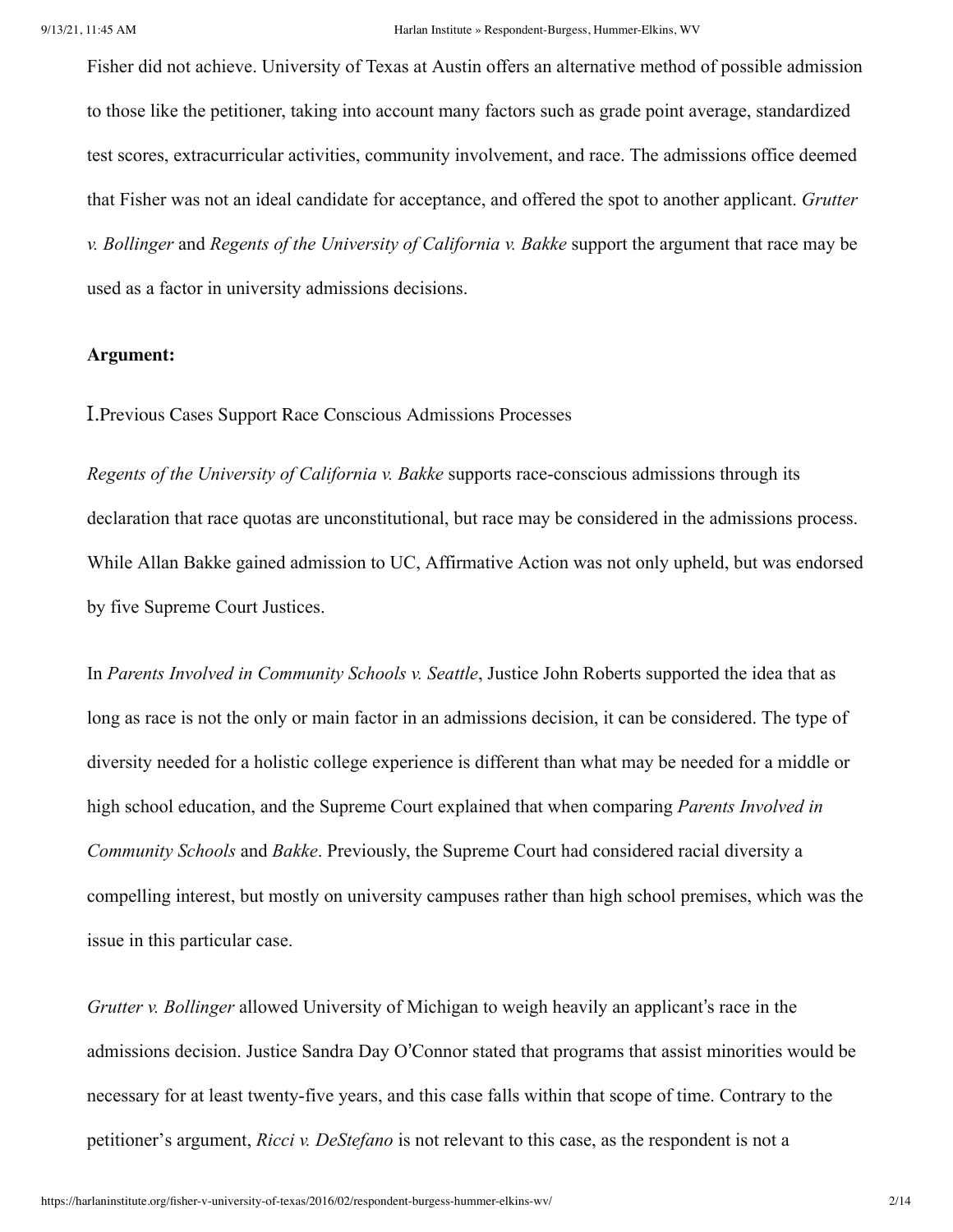university attempting to achieve campus diversity, but a group of firefighters throwing away test scores. While race was involved, it would be a stretch, at most, to compare the two cases. The petitioner is arguing a very different claim than what is presented in *Ricci*.

II. Race Conscious Admissions Processes Meet Strict Scrutiny

The University of Texas at Austin's use of race in the admissions process does meet strict scrutiny. The Fifth Circuit Court of Appeals reviewed this case multiple times before it was sent to the Supreme Court, finding the admissions process lawful. Strict scrutiny is used to solve a specific, important issue without causing unnecessary negative effects. The compelling interest in this case is a public university offering a racially diverse campus, and the narrowly tailored policy is that race is one of many factors, not the only factor. A racially diverse campus cultivates a variety of knowledge and experience, feeding students, and in turn, society. The government's interest in the health and expansion of young minds must be top priority. As long as race is not the main or deciding factor, the admissions process meets strict scrutiny.

III. The Fourteenth Amendment Supports Race Conscious Admissions Processes

The language of the Fourteenth Amendment and the context in which it was written both support affirmative action tremendously. The Fourteenth Amendment was written in response to the mistreatment of African American citizens of the United States (minorities). While the Emancipation Proclamation technically freed slaves on paper, it was met with opposition and resentment by many American citizens. To rectify the wrongdoings of those in disagreement with the Emancipation Proclamation, the Fourteenth Amendment was made. Similarly, affirmative action attempts to make up for the resentment left behind from slavery. Although many laws are passed, enforcement in social issues is sometimes difficult to ensure— and that is the case in this situation. The Fourteenth Amendment states that, "No Stateshall make or enforce any law which shall abridge the privileges or immunities of citizens of the United States; nor shall any State deprive any person of life, liberty, or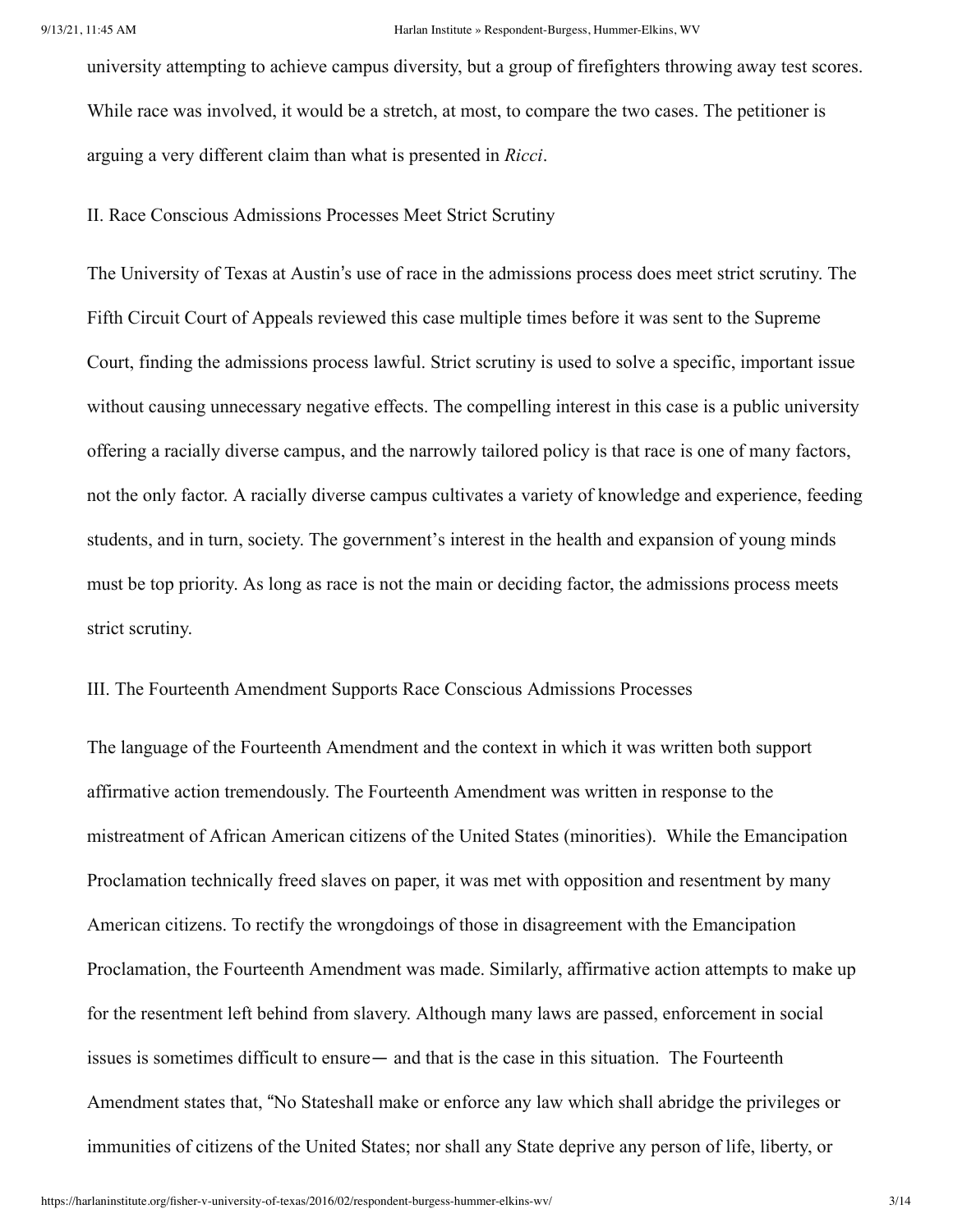property, without due process of law;nordeny to any person within its jurisdiction the equal protection of the laws." and affirmative action simply rectifies an amendment that has not been properly followed. Affirmative action is needed to account for the historical disregard of previous laws. Examples of this disregard may include Southerners'rebellion against the Emancipation Proclamation and the lack of respect for the Fourteenth Amendment.

IV. Reconstruction-era Legislation Supports Affirmative Action

Reconstruction-era legislation supports affirmative action programs in an attempt to make restitution for the gruesome acts committed during the time of slavery. The Freedmen's Bureau, created through Act of June 21, 1866, ch. 130, § 2, 1866 Stat. 69 ensured that freedmen would be given opportunities to obtain a higher education and transition into society as equals. This legislature was necessary to counteract the resentment and opposition many Southerners exhibited against the advancement of minorities. Congressional Globe, 39th Congress, 1st Session 240 prompted Representative Henry Wilson to voice concerns that minorities required assistance in fighting against legislation that Southerners may try to pass in attempt to lessen minority rights. Education is woven into this subject by the Freedmen's Bureau, and its obvious goal to make restitution to minorities by providing them with an increased chance of getting higher education. The reasoning behind this is that a higher education will provide many more opportunities throughout a person's life. While there is a university that is a product of the Freedmen's Bureau, African Americans and other minorities should not be limited to a specific university. They should have equal protection under the law, but because that is not reality, affirmative action must be enacted. [1]

<span id="page-3-0"></span>V. The Freedmen's Bureau Supports the Theory of Affirmative Action

The precedent for Affirmative Action can be traced back to a Civil War era institution known as the Freedman's Bureau. It was designed by the United States government to both help integrate newly freed slaves into American Society and to deal with the surge of refugees created by the destruction the Civil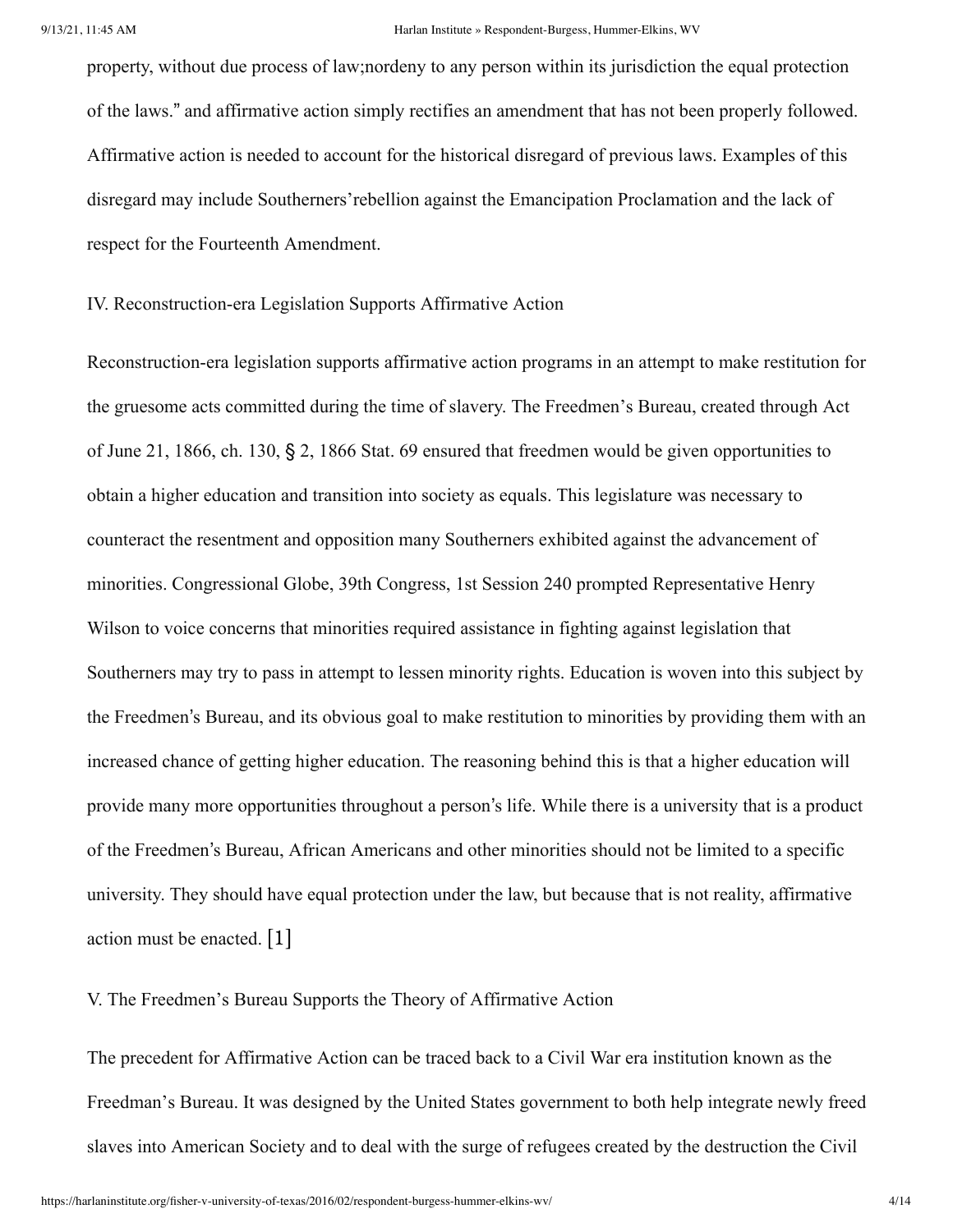War caused upon the South. Throughout its three year existence, the bureau helped former slaves gain a foothold in the post-war economy. One of the original plans was to redistribute former confederate land to landless freedmen so that they could farm it and in turn build wealth, but it was repealed by Congress after the bill was passed. That left the only real way to improve the situation that former slaves found themselves in was to provide education opportunities for them to take advantage of. This is regarded as one of the biggest successes of the Freedman's Bureau.

#### VI. Affirmative Action is a Necessary Response to Historical Acts

Today, Americans still live in a society where certain minority groups, particularly African-Americans, lack the same access to quality education that White America is provided. It has become a goal of the United States government to help these disadvantaged groups achieve parity with their white peers, as no other group or institution has the power or will to adequately tackle this challenge facing our nation. This has been reinforced by Supreme Court cases, such as *Grutter v. Ballinger*, where the Supreme Court ruled that Affirmative Action is constitutional when the school in question is trying to achieve a "substantial"level of minorities to create a diverse campus.

#### VII. History Still Affects Society

The social and economic damage caused by slavery is still visible in modern society. When slaves were freed, they had to start out with virtually nothing to their name. Not enough of them were able to get an education via the Freedman's Bureau during its limited tunure. Former slaves and their descendants lacked a fair opportunity to buy land or make any real form of investment in their future, leading many ex slaves to return to plantations to work for slim wages, a practice known as sharecropping. On top of this, Reconstruction was never able to solve the pre-existing discrimination against the black population, leading to segregation and Jim Crow laws that forced African Americans to settle for schools that were severely underfunded compared to white schools. This only deepened the economic divide between white and black and created a culture that accepted and promoted active discrimination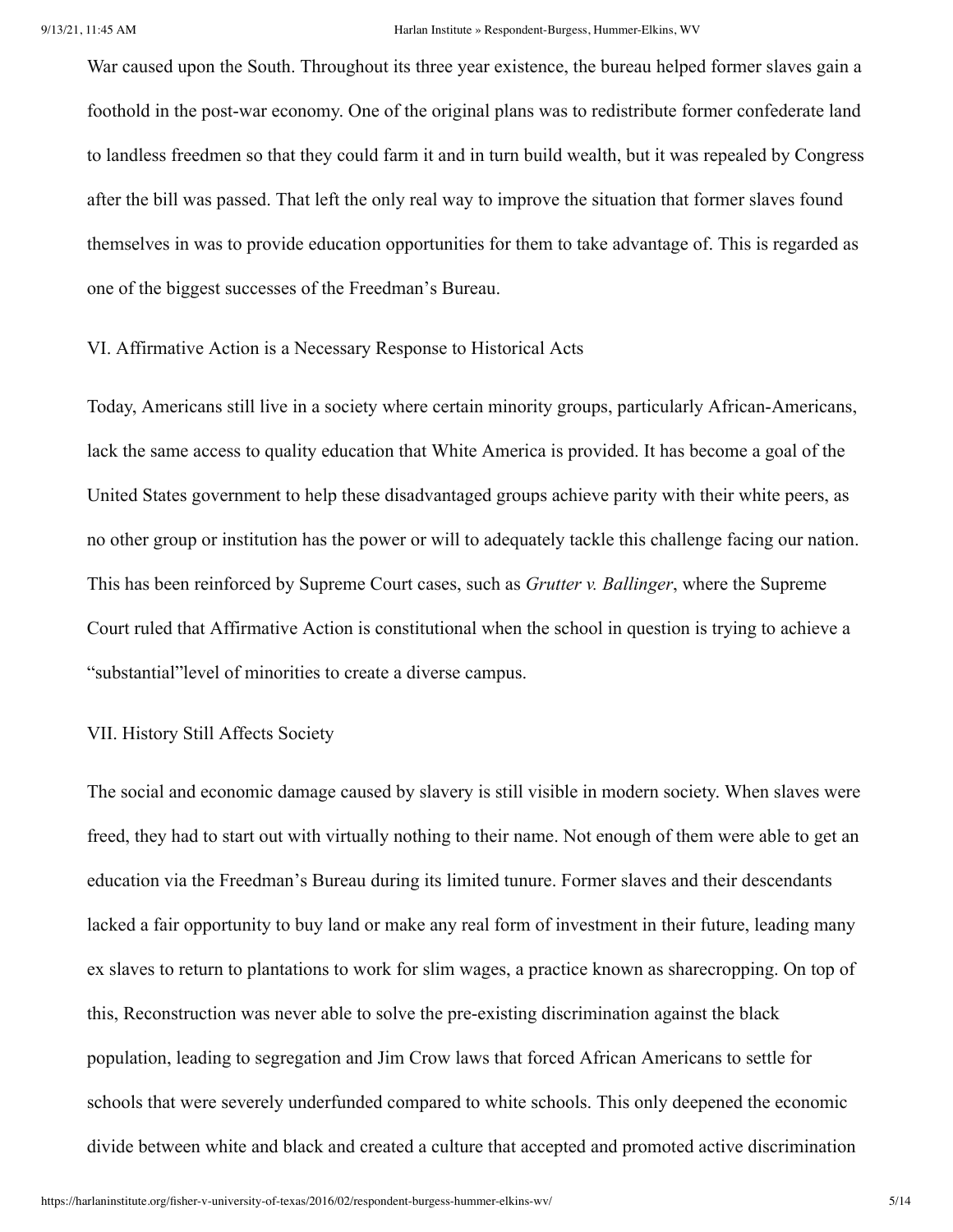against the black population. The government must be the one to solve this problem. Individuals and Non-Profits lack the power, weight, and ability to effectively tackle the challenge of inequality. One of the crucial stepping stones to this is to help disadvantaged groups gain access to higher education. This is the basic premise of Affirmative Action, and has been backed by many court cases dealing with the issue. In *Fullilove v. Klutznick*, the Supreme Court ruled that, should an institute desire, set up modest quotas for minorities. Also, in *United States v. Paradise*, it was ruled that government organizations, specifically schools, could choose to promote minorities in order to create a more equal work environment. Cases like these have proven the constitutionality of Affirmative Action.

#### **Conclusion:**

The Court should find that the University of Texas at Austin had the constitutional right to deny Abigail Fisher admission to its campus. The University of Texas at Austin's admissions policies meet the tests of strict scrutiny, and are supported by *Grutter, Bakke,* and Fisher v. Univ. of Tex. at Austin, 631 F.3d 213 (5th Cir. 2011). The admissions decision may consider race as a factor in acceptance as long as it is one among many, and it was in this case. Affirmative action is an acceptable means of restitution for historical wrongdoings, especially when it is made right through education and educational opportunities. University of Texas at Austin's decision is supported by several pieces of legislation, dating back to Reconstruction-era. The mere existence of the Freedmen's Bureauand content in which the Fourteenth Amendment was written exemplifies the need for affirmative action, especially when a critical mass or racial diversity on a university campus is being pursued. [2]

<span id="page-5-0"></span>In an ideal world, all Americans of all backgrounds would live together in perfect harmony and equality. Unfortunately, Americans do not live in that world. Even today, minority groups across the United States are significantly poorer than the rest of America. Because many minority groups, including rural white Americans who would be the first in their family to gain a higher education, live in lower income neighborhoods, they often go to schools that are drastically underfunded and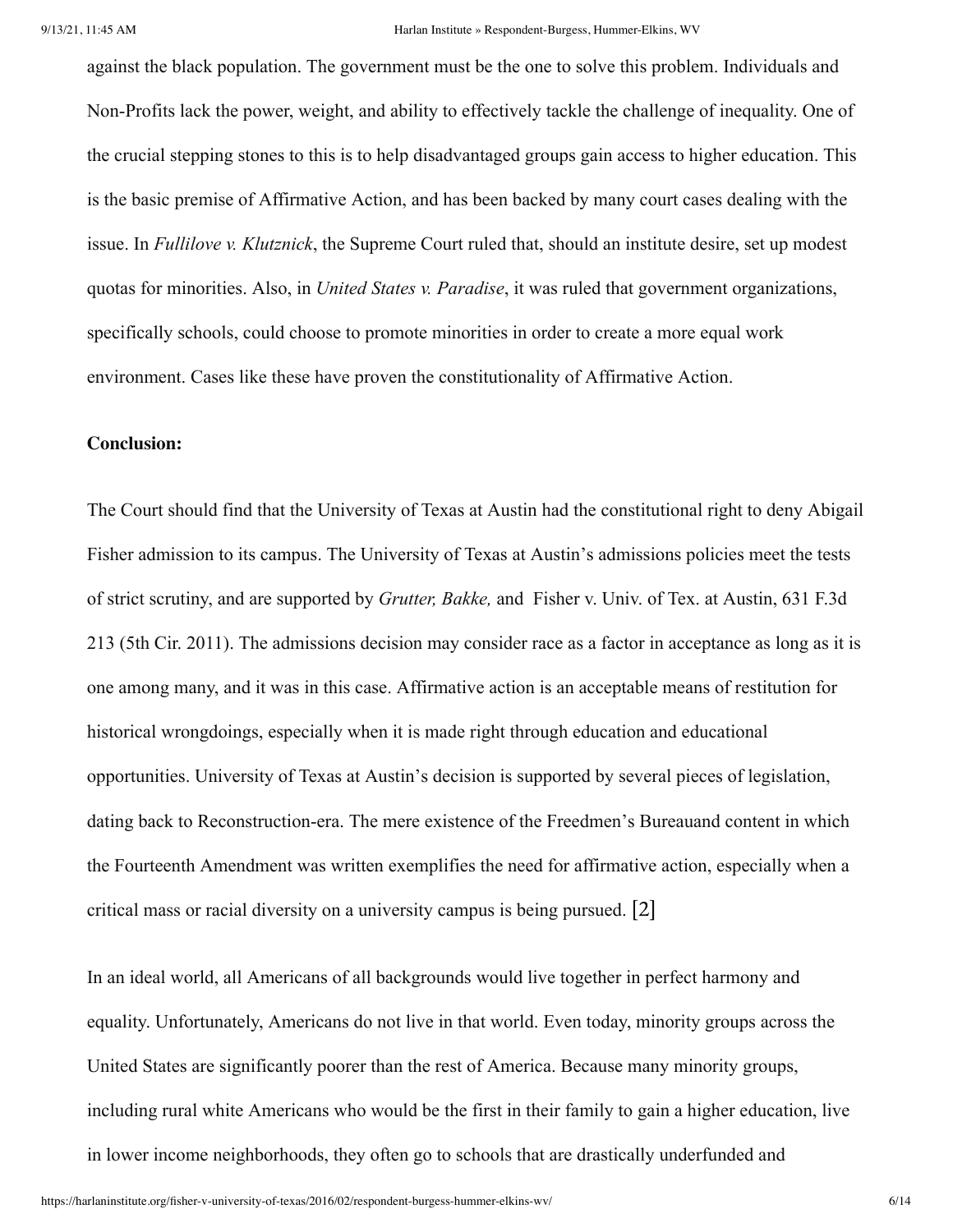understaffed, creating a divide in education between them and wealthier Americans. This limits employment opportunities, which in turn closes the routes out of poverty. Those who would advocate for a colorblind society do not always see the impact of such a mindset. If everyone is viewed the same, we as a nation would not see the adversity that many minorities overcome just to reach a form of parity with the typical white American. In the Supreme Court case *Ricciv. Destefano*, it was reinforced that race should not be a barrier to an individual's opportunity in our nation. The U.S. has made much progress over the past decades, from the ending of segregation and Jim Crow laws to the embracement of immigrants and minorities into our everyday culture. However, America has yet to achieve the end of race and religion as a deciding factor of somebody's standing in society. Sometime in the future, we will have a colorblind society but in order for that to happen, all colors of people must be the same. The respondent asks the Court to uphold affirmative action as a program and as an idea so that disadvantaged Americans can continue to pull themselves out of poverty and help create a truly equal and distinctly American society.

[\[1\]](#page-3-0)

[\[2\]](#page-5-0)

Normal false false false EN-US X-NONE X-NONE

Student Name: Elizabeth Burgess, Ben Hummer

# <https://youtu.be/syppUdXiOEI>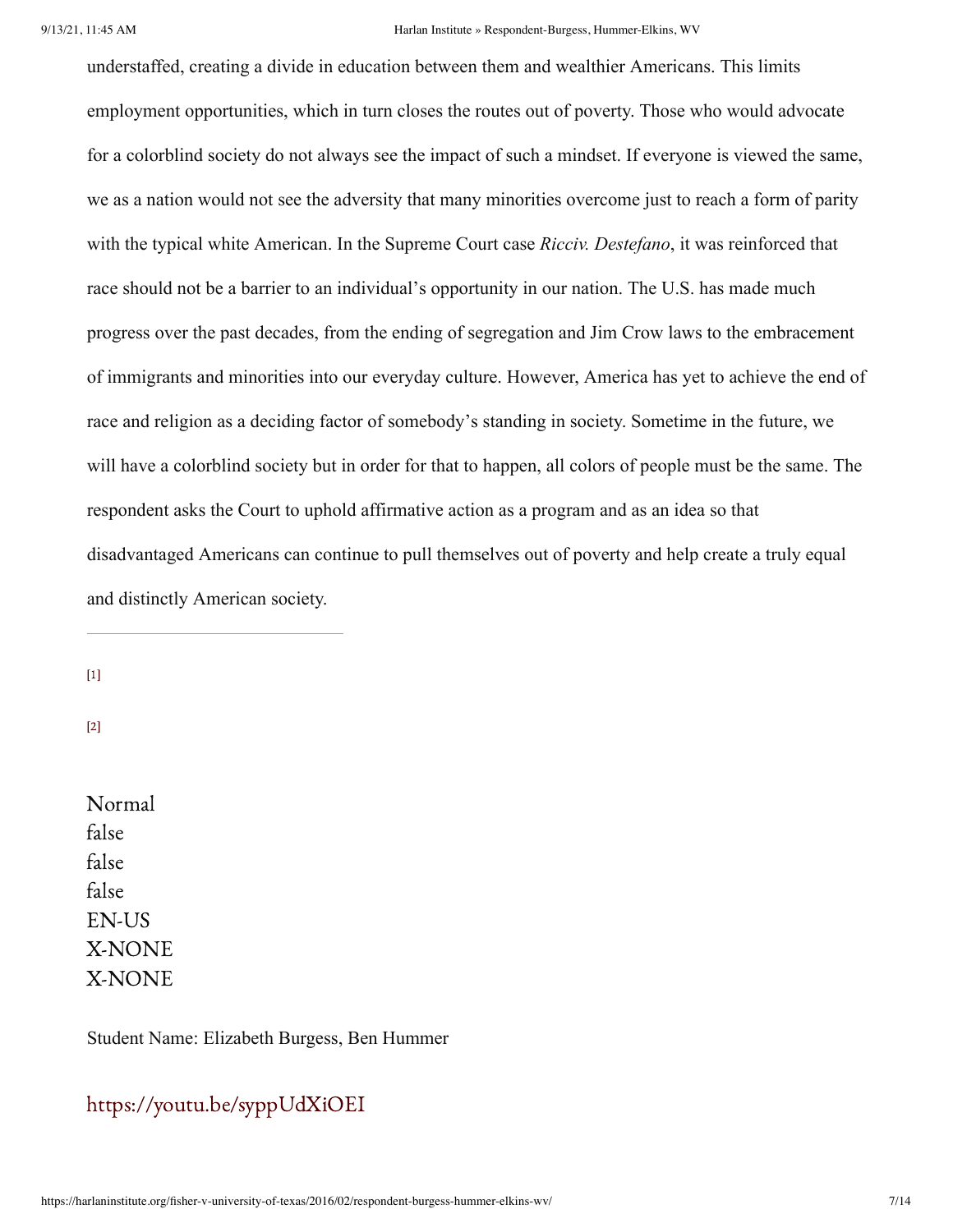Table of Cited Authorities:

*Ricci v. DeStefano (2009)*

*Fisher v. Univ. of Tex. at Austin, 631 F.3d 213 (5th Cir. 2011)*

Fourteenth Amendment

Freedmen's Bureau (1865)

*Fullilove v. Klutznick (1980)*

*Grutter v. Bollinger (2003)*

*Parents Involved in Community Schools v. Seattle (2007)*

*Regents of the University of California v. Bakke (1978)*

*United States v. Paradise (1987)*

Statement of Argument:

May it please the Court that race conscious affirmative action is consistent with the Fourteenth Amendment to the United States Constitution. University of Texas at Austin automatically grants all students within the top ten percent admission to the university, a criteria that the petitioner, Abigail Fisher did not achieve. University of Texas at Austin offers an alternative method of possible admission to those like the petitioner, taking into account many factors such as grade point average, standardized test scores, extracurricular activities, community involvement, and race. The admissions office deemed that Fisher was not an ideal candidate for acceptance, and offered the spot to another applicant. *Grutter v. Bollinger* and *Regents of the University of California v. Bakke* support the argument that race may be used as a factor in university admissions decisions.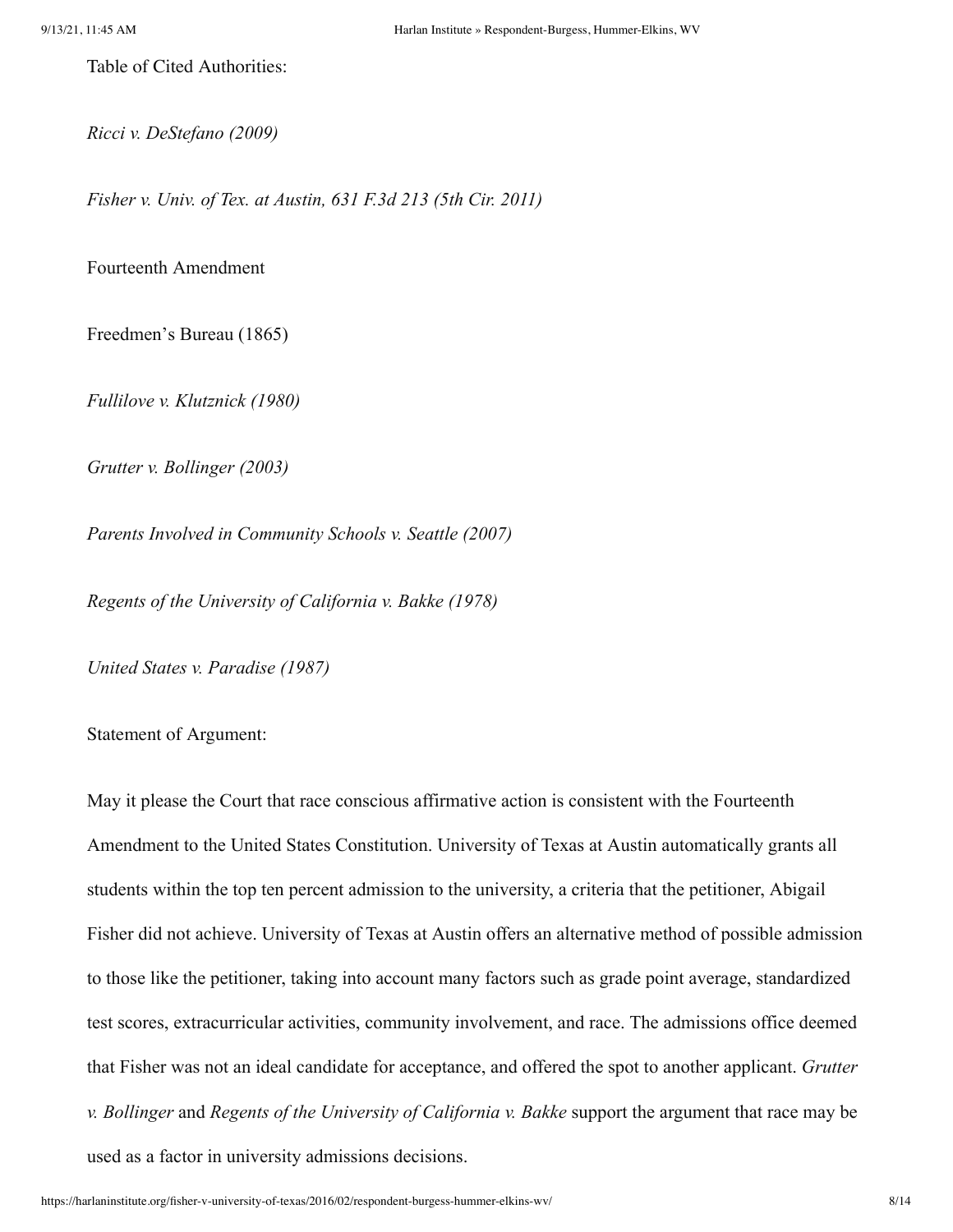Argument:

I.Previous Cases Support Race Conscious Admissions Processes

*Regents of the University of California v. Bakke* supports race-conscious admissions through its declaration that race quotas are unconstitutional, but race may be considered in the admissions process. While Allan Bakke gained admission to UC, Affirmative Action was not only upheld, but was endorsed by five Supreme Court Justices.

In *Parents Involved in Community Schools v. Seattle*, Justice John Roberts supported the idea that as long as race is not the only or main factor in an admissions decision, it can be considered. The type of diversity needed for a holistic college experience is different than what may be needed for a middle or high school education, and the Supreme Court explained that when comparing *Parents Involved in Community Schools* and *Bakke*. Previously, the Supreme Court had considered racial diversity a compelling interest, but mostly on university campuses rather than high school premises, which was the issue in this particular case.

*Grutter v. Bollinger* allowed University of Michigan to weigh heavily an applicant's race in the admissions decision. Justice Sandra Day O'Connor stated that programs that assist minorities would be necessary for at least twenty-five years, and this case falls within that scope of time. Contrary to the petitioner's argument, *Ricci v. DeStefano* is not relevant to this case, as the respondent is not a university attempting to achieve campus diversity, but a group of firefighters throwing away test scores. While race was involved, it would be a stretch, at most, to compare the two cases. The petitioner is arguing a very different claim than what is presented in *Ricci*.

II. Race Conscious Admissions Processes Meet Strict Scrutiny

The University of Texas at Austin's use of race in the admissions process does meet strict scrutiny. The Fifth Circuit Court of Appeals reviewed this case multiple times before it was sent to the Supreme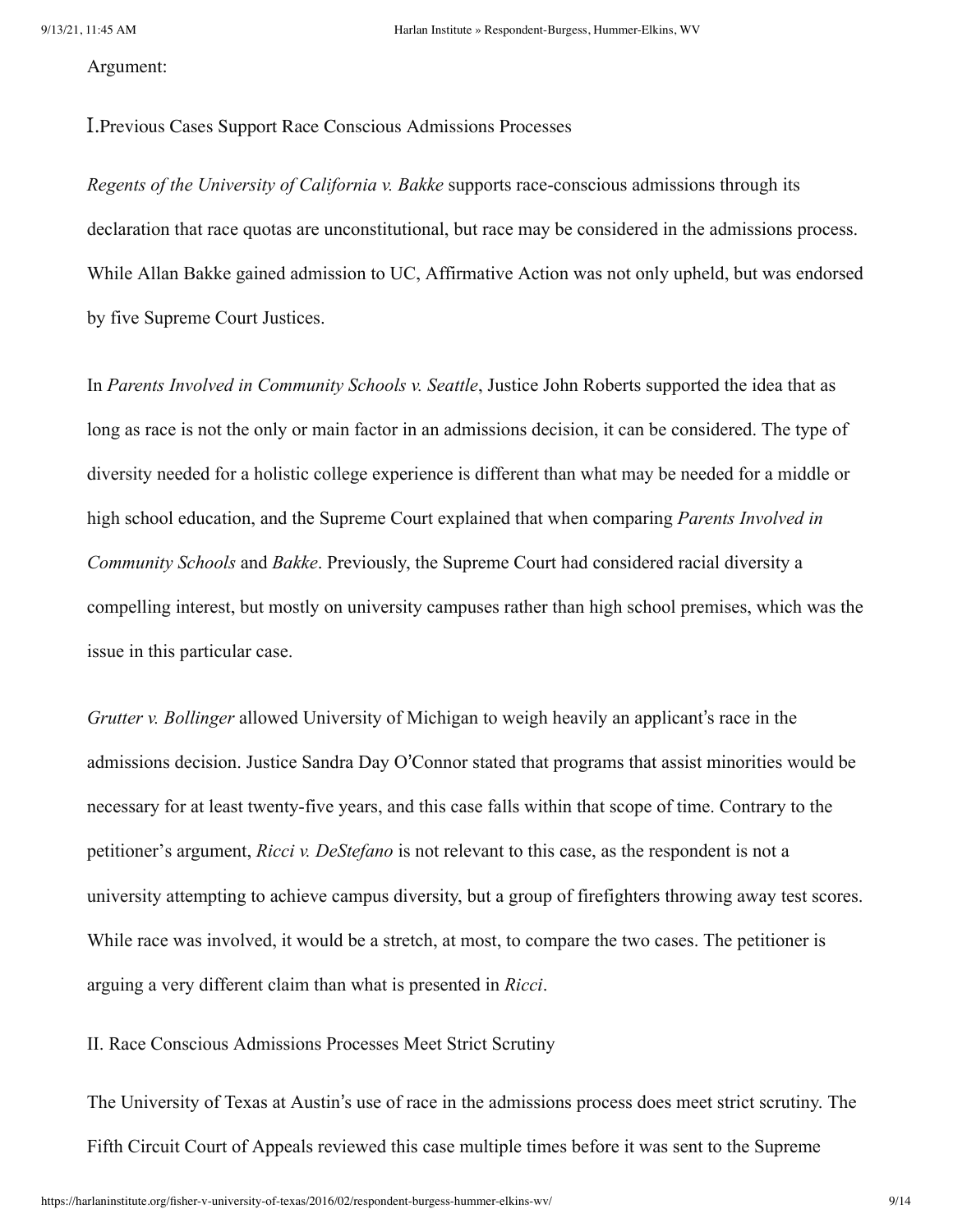Court, finding the admissions process lawful. Strict scrutiny is used to solve a specific, important issue without causing unnecessary negative effects. The compelling interest in this case is a public university offering a racially diverse campus, and the narrowly tailored policy is that race is one of many factors, not the only factor. A racially diverse campus cultivates a variety of knowledge and experience, feeding students, and in turn, society. The government's interest in the health and expansion of young minds must be top priority. As long as race is not the main or deciding factor, the admissions process meets strict scrutiny.

III. The Fourteenth Amendment Supports Race Conscious Admissions Processes

The language of the Fourteenth Amendment and the context in which it was written both support affirmative action tremendously. The Fourteenth Amendment was written in response to the mistreatment of African American citizens of the United States (minorities). While the Emancipation Proclamation technically freed slaves on paper, it was met with opposition and resentment by many American citizens. To rectify the wrongdoings of those in disagreement with the Emancipation Proclamation, the Fourteenth Amendment was made. Similarly, affirmative action attempts to make up for the resentment left behind from slavery. Although many laws are passed, enforcement in social issues is sometimes difficult to ensure— and that is the case in this situation. The Fourteenth Amendment states that, "No Stateshall make or enforce any law which shall abridge the privileges or immunities of citizens of the United States; nor shall any State deprive any person of life, liberty, or property, without due process of law;nordeny to any person within its jurisdiction the equal protection of the laws." and affirmative action simply rectifies an amendment that has not been properly followed. Affirmative action is needed to account for the historical disregard of previous laws. Examples of this disregard may include Southerners'rebellion against the Emancipation Proclamation and the lack of respect for the Fourteenth Amendment.

### IV. Reconstruction-era Legislation Supports Affirmative Action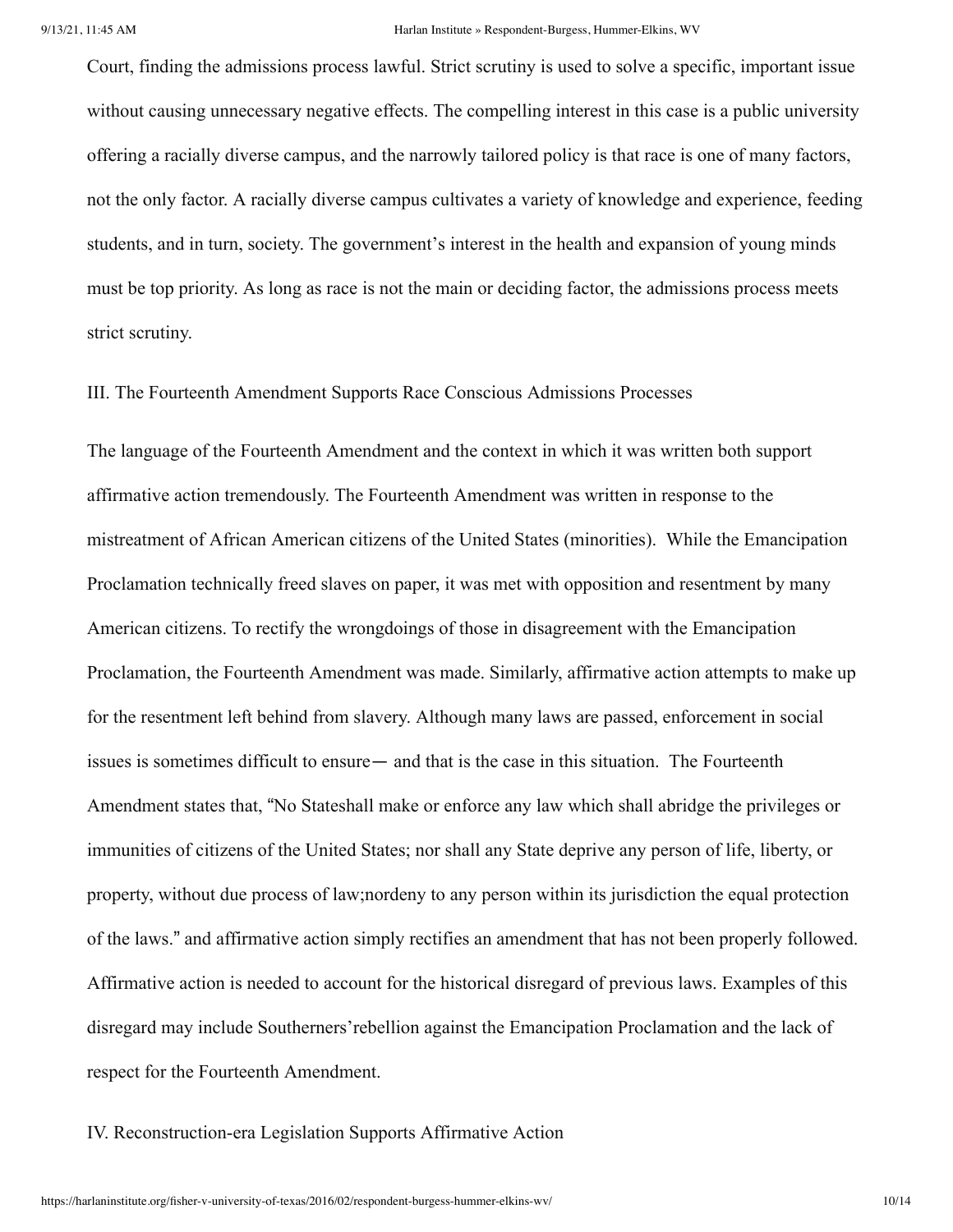Reconstruction-era legislation supports affirmative action programs in an attempt to make restitution for the gruesome acts committed during the time of slavery. The Freedmen's Bureau, created through Act of June 21, 1866, ch. 130, § 2, 1866 Stat. 69 ensured that freedmen would be given opportunities to obtain a higher education and transition into society as equals. This legislature was necessary to counteract the resentment and opposition many Southerners exhibited against the advancement of minorities. Congressional Globe, 39th Congress, 1st Session 240 prompted Representative Henry Wilson to voice concerns that minorities required assistance in fighting against legislation that Southerners may try to pass in attempt to lessen minority rights. Education is woven into this subject by the Freedmen's Bureau, and its obvious goal to make restitution to minorities by providing them with an increased chance of getting higher education. The reasoning behind this is that a higher education will provide many more opportunities throughout a person's life. While there is a university that is a product of the Freedmen's Bureau, African Americans and other minorities should not be limited to a specific university. They should have equal protection under the law, but because that is not reality, affirmative action must be enacted. [1]

# V. The Freedmen's Bureau Supports the Theory of Affirmative Action

The precedent for Affirmative Action can be traced back to a Civil War era institution known as the Freedman's Bureau. It was designed by the United States government to both help integrate newly freed slaves into American Society and to deal with the surge of refugees created by the destruction the Civil War caused upon the South. Throughout its three year existence, the bureau helped former slaves gain a foothold in the post-war economy. One of the original plans was to redistribute former confederate land to landless freedmen so that they could farm it and in turn build wealth, but it was repealed by Congress after the bill was passed. That left the only real way to improve the situation that former slaves found themselves in was to provide education opportunities for them to take advantage of. This is regarded as one of the biggest successes of the Freedman's Bureau.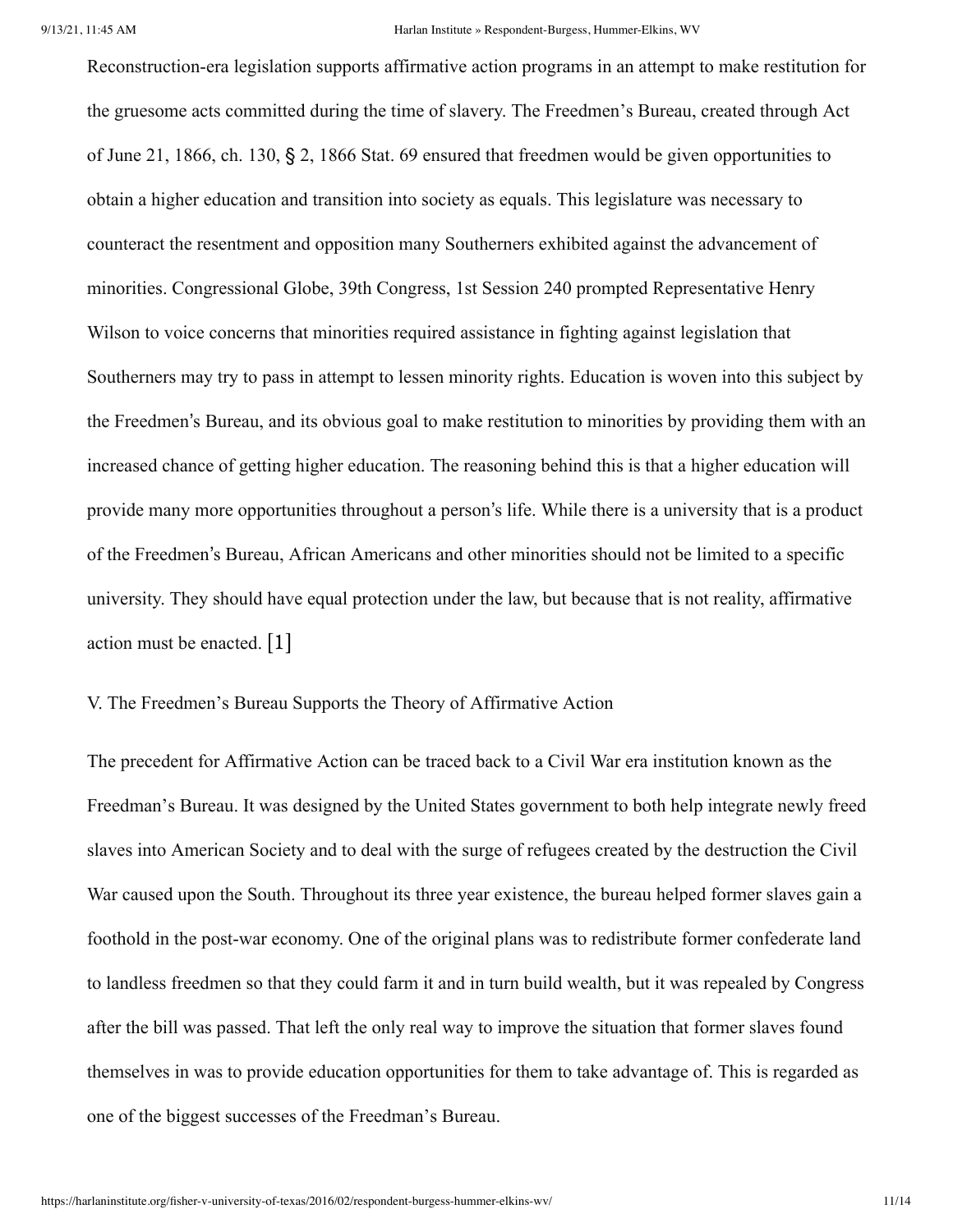VI. Affirmative Action is a Necessary Response to Historical Acts

Today, Americans still live in a society where certain minority groups, particularly African-Americans, lack the same access to quality education that White America is provided. It has become a goal of the United States government to help these disadvantaged groups achieve parity with their white peers, as no other group or institution has the power or will to adequately tackle this challenge facing our nation. This has been reinforced by Supreme Court cases, such as *Grutter v. Ballinger*, where the Supreme Court ruled that Affirmative Action is constitutional when the school in question is trying to achieve a "substantial"level of minorities to create a diverse campus.

#### VII. History Still Affects Society

The social and economic damage caused by slavery is still visible in modern society. When slaves were freed, they had to start out with virtually nothing to their name. Not enough of them were able to get an education via the Freedman's Bureau during its limited tunure. Former slaves and their descendants lacked a fair opportunity to buy land or make any real form of investment in their future, leading many ex slaves to return to plantations to work for slim wages, a practice known as sharecropping. On top of this, Reconstruction was never able to solve the pre-existing discrimination against the black population, leading to segregation and Jim Crow laws that forced African Americans to settle for schools that were severely underfunded compared to white schools. This only deepened the economic divide between white and black and created a culture that accepted and promoted active discrimination against the black population. The government must be the one to solve this problem. Individuals and Non-Profits lack the power, weight, and ability to effectively tackle the challenge of inequality. One of the crucial stepping stones to this is to help disadvantaged groups gain access to higher education. This is the basic premise of Affirmative Action, and has been backed by many court cases dealing with the issue. In *Fullilove v. Klutznick*, the Supreme Court ruled that, should an institute desire, set up modest quotas for minorities. Also, in *United States v. Paradise*, it was ruled that government organizations,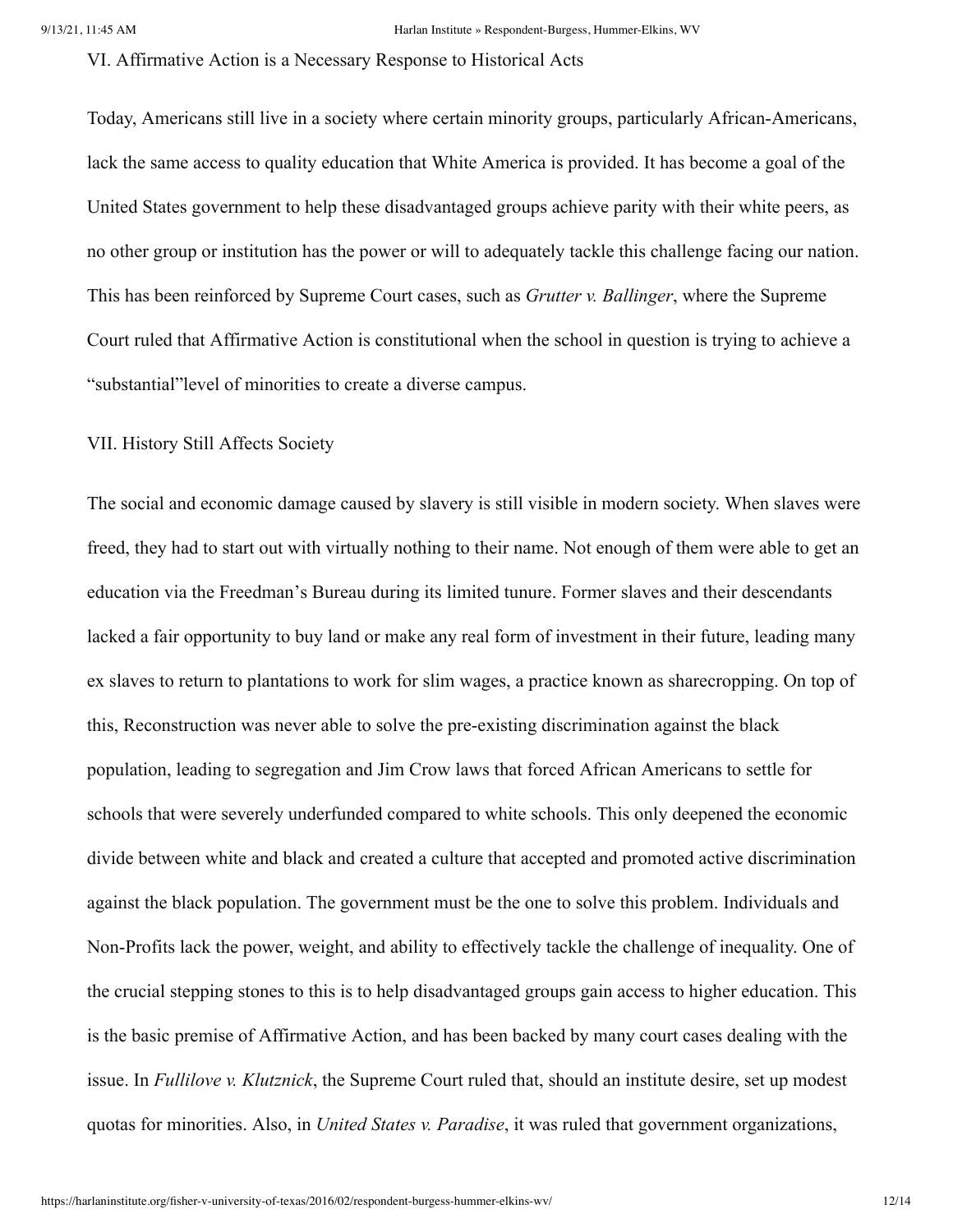specifically schools, could choose to promote minorities in order to create a more equal work environment. Cases like these have proven the constitutionality of Affirmative Action.

#### Conclusion:

The Court should find that the University of Texas at Austin had the constitutional right to deny Abigail Fisher admission to its campus. The University of Texas at Austin's admissions policies meet the tests of strict scrutiny, and are supported by *Grutter, Bakke,* and Fisher v. Univ. of Tex. at Austin, 631 F.3d 213 (5th Cir. 2011). The admissions decision may consider race as a factor in acceptance as long as it is one among many, and it was in this case. Affirmative action is an acceptable means of restitution for historical wrongdoings, especially when it is made right through education and educational opportunities. University of Texas at Austin's decision is supported by several pieces of legislation, dating back to Reconstruction-era. The mere existence of the Freedmen's Bureauand content in which the Fourteenth Amendment was written exemplifies the need for affirmative action, especially when a critical mass or racial diversity on a university campus is being pursued. [2]

In an ideal world, all Americans of all backgrounds would live together in perfect harmony and equality. Unfortunately, Americans do not live in that world. Even today, minority groups across the United States are significantly poorer than the rest of America. Because many minority groups, including rural white Americans who would be the first in their family to gain a higher education, live in lower income neighborhoods, they often go to schools that are drastically underfunded and understaffed, creating a divide in education between them and wealthier Americans. This limits employment opportunities, which in turn closes the routes out of poverty. Those who would advocate for a colorblind society do not always see the impact of such a mindset. If everyone is viewed the same, we as a nation would not see the adversity that many minorities overcome just to reach a form of parity with the typical white American. In the Supreme Court case *Ricciv. Destefano*, it was reinforced that race should not be a barrier to an individual's opportunity in our nation. The U.S. has made much